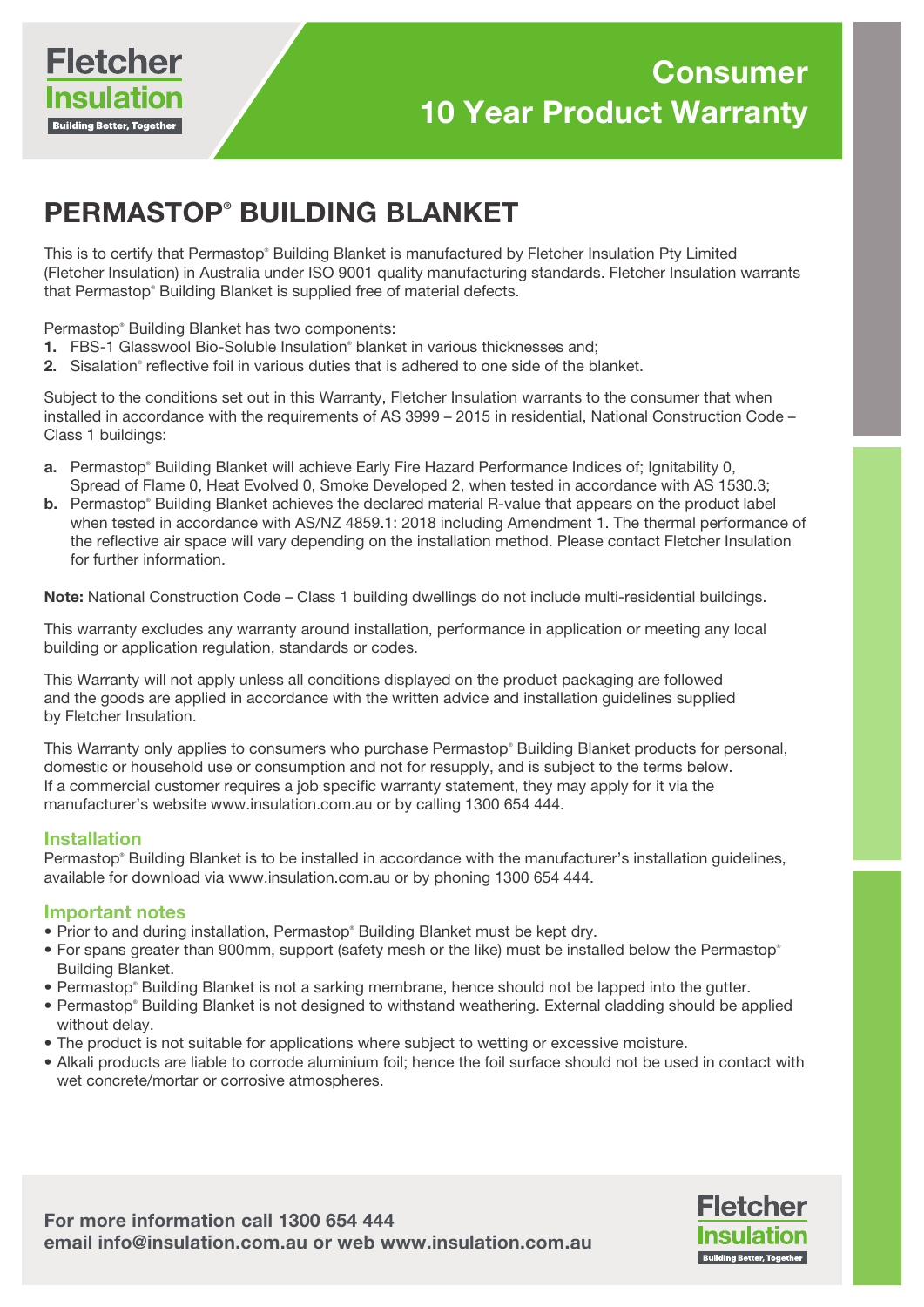# **Warranty**

- 1. This Warranty is given by: Fletcher Insulation 127 Frankston-Dandenong Road Dandenong South, VIC 3175 Phone: 1300 654 444 Email: info@insulation.com.au
- 2. This Warranty is provided to consumers who purchase Permastop® Building Blanket products for personal, domestic or household use or consumption. It does not apply to persons who purchase Permastop® Building Blanket products for the purpose of resupplying the products, or for the purposes of using or transforming the products in trade or commerce.
- 3. To make a claim under this Warranty, a consumer must submit a warranty claim to Fletcher Insulation in accordance with clause 6 overleaf, within 10 years of the date of purchase of the Permastop® Building Blanket product (Warranty Period).

# Benefits under this Warranty

- 4. During the Warranty Period, Fletcher Insulation will honour this Warranty by:
- a) In connection with the supply of any Permastop® Building Blanket products and any other goods that do not comply with this Warranty, either:
	- i. Replacing or repairing the Permastop® Building Blanket products or the goods;
	- ii. Supplying equivalent products or goods;
	- iii. Paying the costs of replacement or repair of the Permastop® Building Blanket products or the goods; or
	- iv. Paying the costs of acquiring equivalent products or goods; and
	- b) In connection with the supply of any services that do not comply with this Warranty either: i. Supplying the services again; or
		- ii. Paying the costs of having the services supplied again.

## Limitations

- 5. Under this Warranty, Fletcher Insulation is not and will not be liable for or in respect of:
	- a) Any damage or loss caused by anyone other than Fletcher Insulation or by any other factor beyond the reasonable control of Fletcher Insulation including, but not limited to, fire, lightning, salt air, chemicals, industrial fall-out, fumes, liquids, solids, animals or precipitation;
	- b) Any mechanical or other damage sustained during or as a result of handling, storage or installation of the Permastop® Building Blanket products;
	- c) The removal of the Permastop® Building Blanket products installed or the installation of replacement or equivalent products, or the cost of removal or installation;
	- d) Any direct, consequential or indirect loss of any kind; or
	- e) Any loss of profits, sales, turnover, reputation (or damage to it), production, anticipated savings, goodwill, business opportunities, customers, software or data, or loss of use of any software, data, premises or facilities, or loss under, or in relation to, any other contract; in each case, whether of a direct, indirect or consequential nature.

## Warranty Claim Procedure

- 6. A claim under this Warranty must be submitted to Fletcher Insulation at the aforementioned address within the Warranty Period and must include:
	- a) A copy of this Warranty;
	- b) A description of how the goods or services purchased do not comply with this Warranty; and
	- c) Written proof of the date of purchase in the form of an invoice or receipt from the supplier from which the Permastop® Building Blanket product was purchased.
- 7. The consumer making a claim under this Warranty will bear all expenses incurred in making the claim, including all costs incurred in returning a defective product or goods to Fletcher Insulation for repair or inspection, and any costs incurred in collecting goods from Fletcher Insulation.